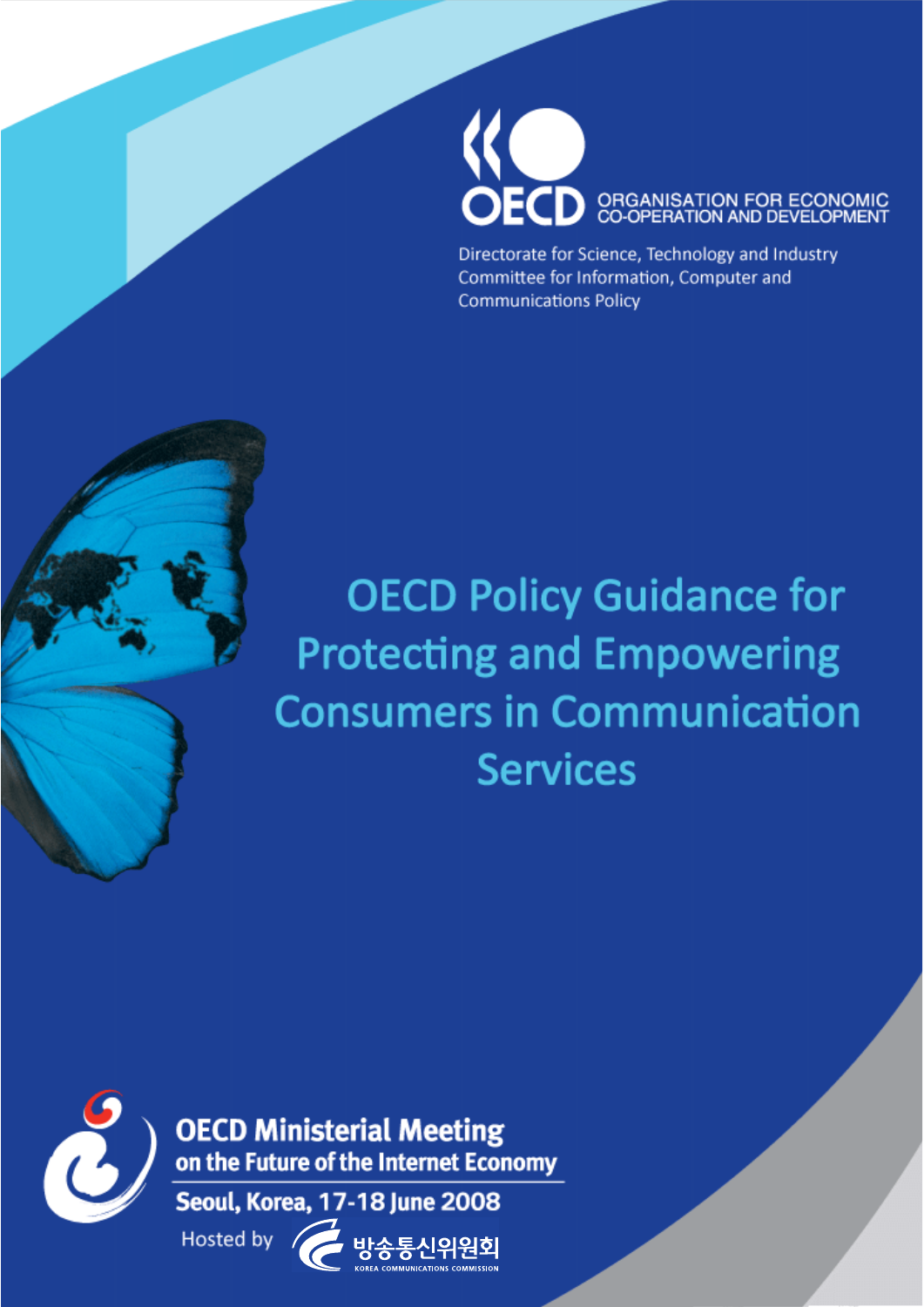## **OECD Policy Guidance for Protecting and Empowering Consumers in Communication<sup>1</sup> Services**

Over the last decade, the communications sector has been subject to transformation with the development of competition and the diffusion of a range of new technologies and services. Competition has brought significant benefits to consumers with falling prices, better quality of services, a wider choice of service providers and access to new services. The technological and service developments have resulted in communications by electronic means becoming a central feature in OECD countries and this will become even more so as next generation communication infrastructures and services are put into place. The significant benefits to consumers in the development of new services and technologies has also had some costs as consumers have been faced with more complex choices, a range of offers sometimes with unclear pricing structures and contracts which at times limited the flexibility of consumers.

The emphasis on creating competition in communication markets has been mainly through supply side measures but, in recent years, there has been more recognition that informed and empowered consumers can, through demand-side choices, stimulate firms to innovate, improve quality and compete in pricing. By making well-informed choices between suppliers, consumers not only benefit from competition, but they drive and sustain it.

At the same time, as the use of communication services has increased, more emphasis is being placed on reviewing consumer policy relating to communication services by supplementing the range of consumer measures to provide better protection, more flexibility in the market for consumers, and better access to information.

It is in this context that OECD countries have developed a set of policy principles for ensuring that consumer interests in communication services are adequately protected. This guidance recognise**s** that it is necessary to ensure transparent and effective consumer protection while maintaining an environment that provides incentives for investing in developing new communication services. In this respect, the principles in the present policy guidance should be read in conjunction with those in the 1999 *OECD Guidelines for Consumer Protection in the Context of Electronic Commerce*, the 2003 *OECD Guidelines for Protecting Consumers from Fraudulent and Deceptive Commercial Practices Across Borders*, and the 2007 *OECD Recommendation on Consumer Dispute Resolution and Redress*.

 $\overline{a}$ 

<sup>1</sup> By "communications," this paper refers to telecommunication service providers, Internet access and telecommunication services provided by cable TV companies and Internet Service Providers.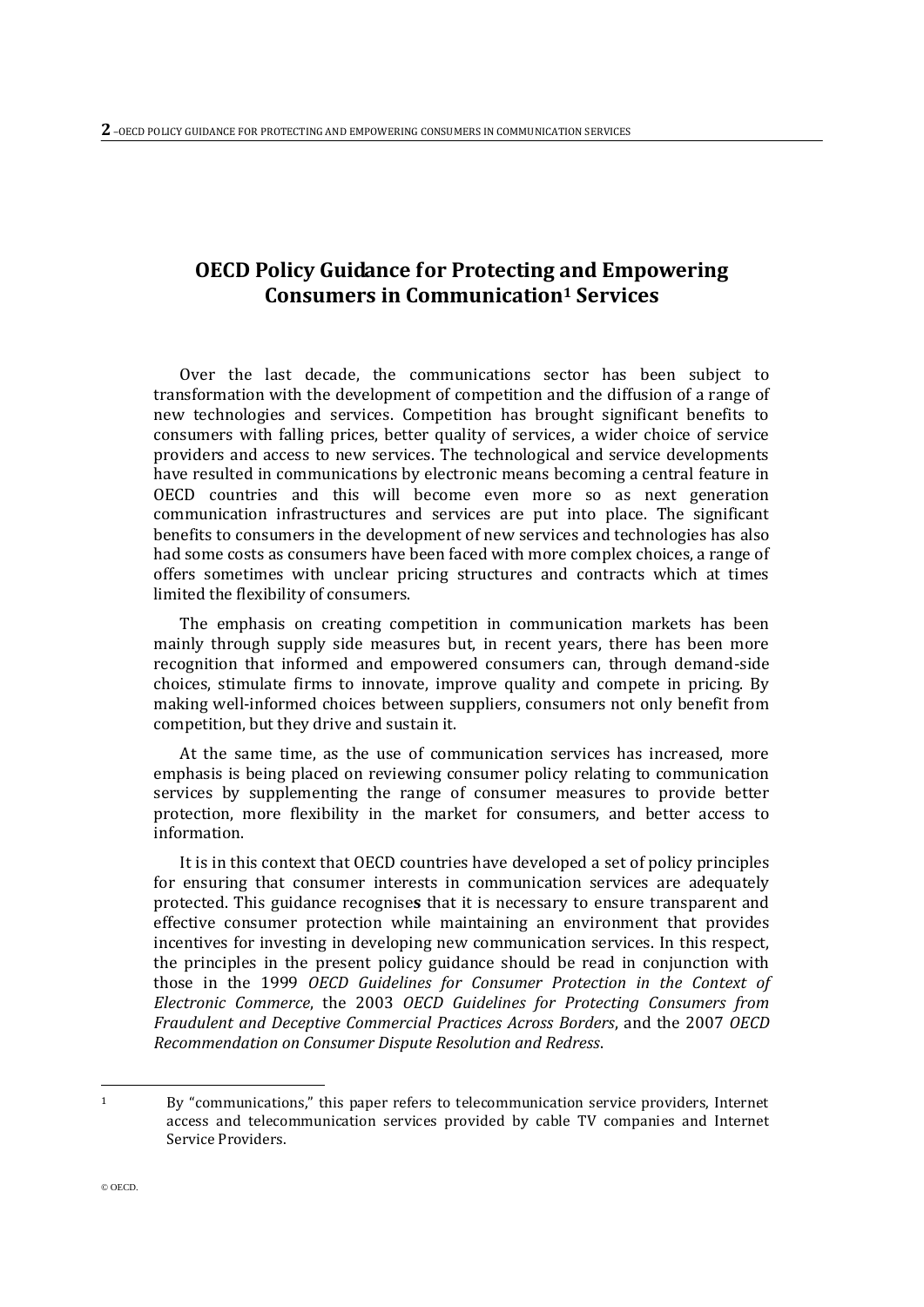The OECD policy guidance is aimed at:

- 1. Encouraging the development of services that provide consumers with a range of quality products at competitive prices.
- 2. Informing consumers about potential security and privacy risks in using communication services and available measures to limit these risks.
- 3. Enhancing consumer awareness of the availability and benefits of available services and suppliers, and consumer rights.
- 4. Improving the transparency of contracts and ensuring that they are not unfair to consumers.
- 5. Minimising the costs associated with switching services.
- 6. Facilitating timely, inexpensive, easy to use, effective and fair settlement of consumer complaints*.*
- 7. Ensuring that services be widely accessible to everyone, and, in particular, disadvantaged and vulnerable consumers.

## **In this context:**

The complexity of communication services, the plethora of new services and the increasing purchase of bundled services through long term contracts have made it increasingly difficult to understand and compare services.

- *Consumers of communication services should be provided by service providers with clear and accurate information about the terms, conditions and costs associated with those services; the information should be easily accessible and sufficient to enable them to make informed decisions.*
- *Developing information resources that could help consumers make informed choices and increase awareness of their rights and relevant consumer protection measures would be beneficial. In developing such resources, attention should be given to the special needs that disadvantaged or vulnerable consumers may have.*
- *Independent third parties and consumer organisations should be encouraged to provide price/service-comparison information that will help consumers make informed choices.*

The technical quality of communication services provided to consumers can vary significantly and there is concern in some countries that some operators may degrade the quality of services provided to consumers to low levels and without the knowledge of the consumer.

 *In the interest of transparency, operators are encouraged to inform consumers of the quality of services including, where practical, information on the variability in the quality of such service, to enable informed consumer choice and facilitate decisions about switching.*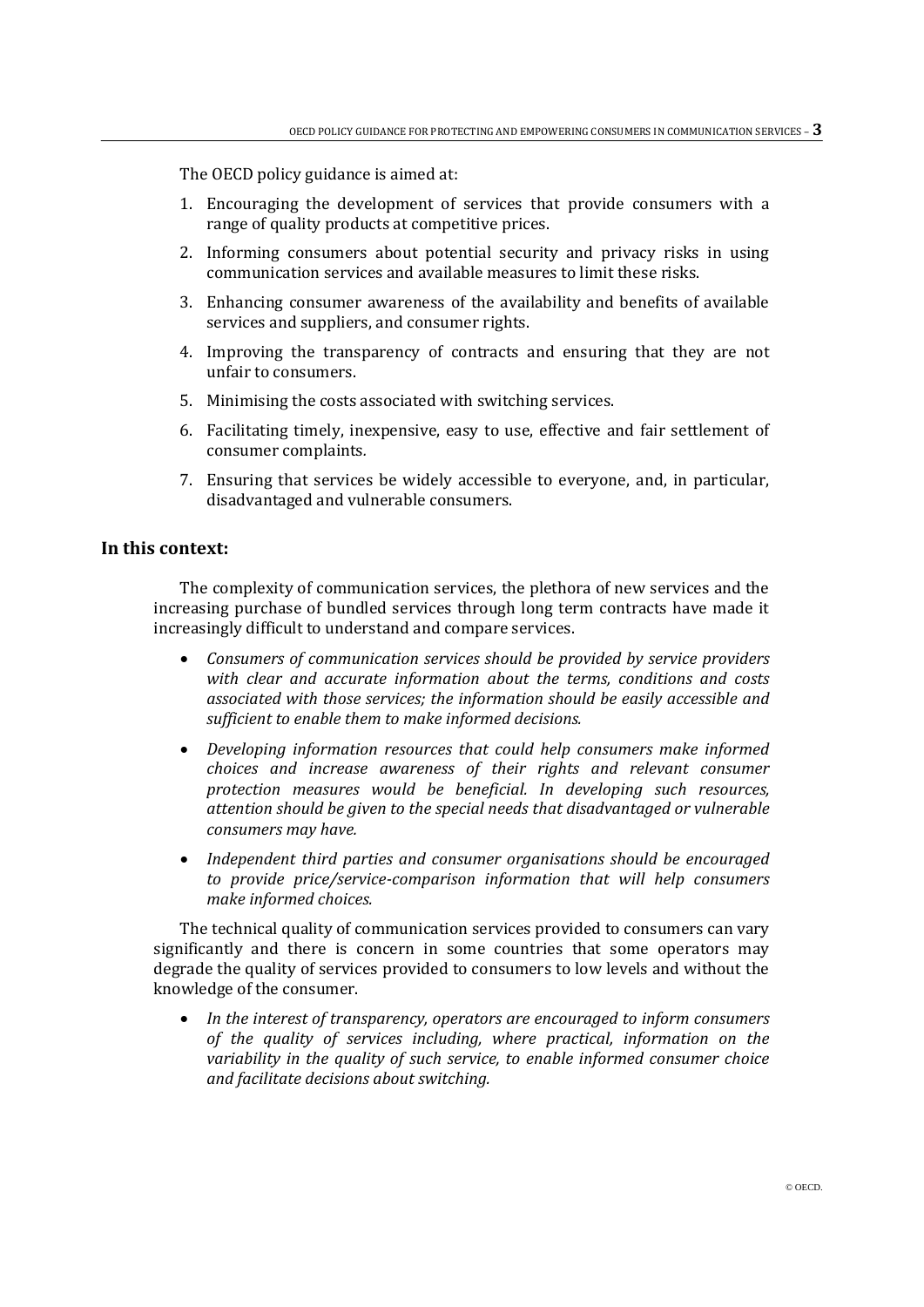The availability of emergency numbers and emergency hotlines is sometimes limited; certain emergency numbers that may be available via traditional telephone services, for examples, are not available in some countries via VoIP.

 *Access to emergency services and to emergency hotlines should be ensured without respect to the type of communication service involved. This provision should take into consideration the technical difficulties of providing such services and the limitation of services not meant to be substitute for basic voice products. The provision should not constitute an excessive burden or obstacle to the development of innovative services and applications. Any limitations in the emergency services provided should be clearly and conspicuously disclosed.* 

The ability of consumers to switch service providers is often discouraged because of the time and costs involved. Lower switching costs may benefit consumers and provide a greater stimulus to operators to charge competitive prices and improve the quality of service.

 *The time and costs associated with switching services by consumers should be minimised. For example, the notice periods for ending contracts, or the "lock in" period for mobile phone handsets could be limited in order to facilitate switching.*

Number portability plays an important role in the promotion of competition by removing the cost and inconvenience of having to change telephone numbers when switching providers. It also reduces barriers for adoption of competitive offerings.

 *Number portability should be ensured and be carried out expeditiously when consumers switch providers in accordance with the numbering policy of the country.* 

An absence of interoperability such that consumers need to buy new equipment to utilise another provider's service can inhibit the switching process.

 *Ways to increase interoperability, balancing this need against the need to stimulate business innovation, should be explored by stakeholders.* 

Bundling can be beneficial to consumers and, indeed, an increasing number of consumers are subscribing to bundled service plans. But bundling can also be restrictive if the consumer wishes to change service provider for one service (*e.g*. voice or Internet) which would necessitate changing the provider for all services.

- *The provision of unbundled services should be considered, when necessary, to protect competition, or to preserve consumer choice, recognising that the differences in price between bundled offerings and stand-alone services are often efficient and beneficial to consumers.*
- *Access to emergency communication services should be ensured in the event that other bundled services are interrupted for non-payment.*

Communication service providers can use selling techniques that are fraudulent and misleading. Sales have, for example, been pursued through slamming; contracts can contain restrictive conditions and exemptions (download limits, restrictions to access content) that are otherwise not clearly indicated in promotional literature. Further, advertising and marketing campaigns that exaggerate or distort claims can be particularly harmful to certain categories of consumers, such as children or other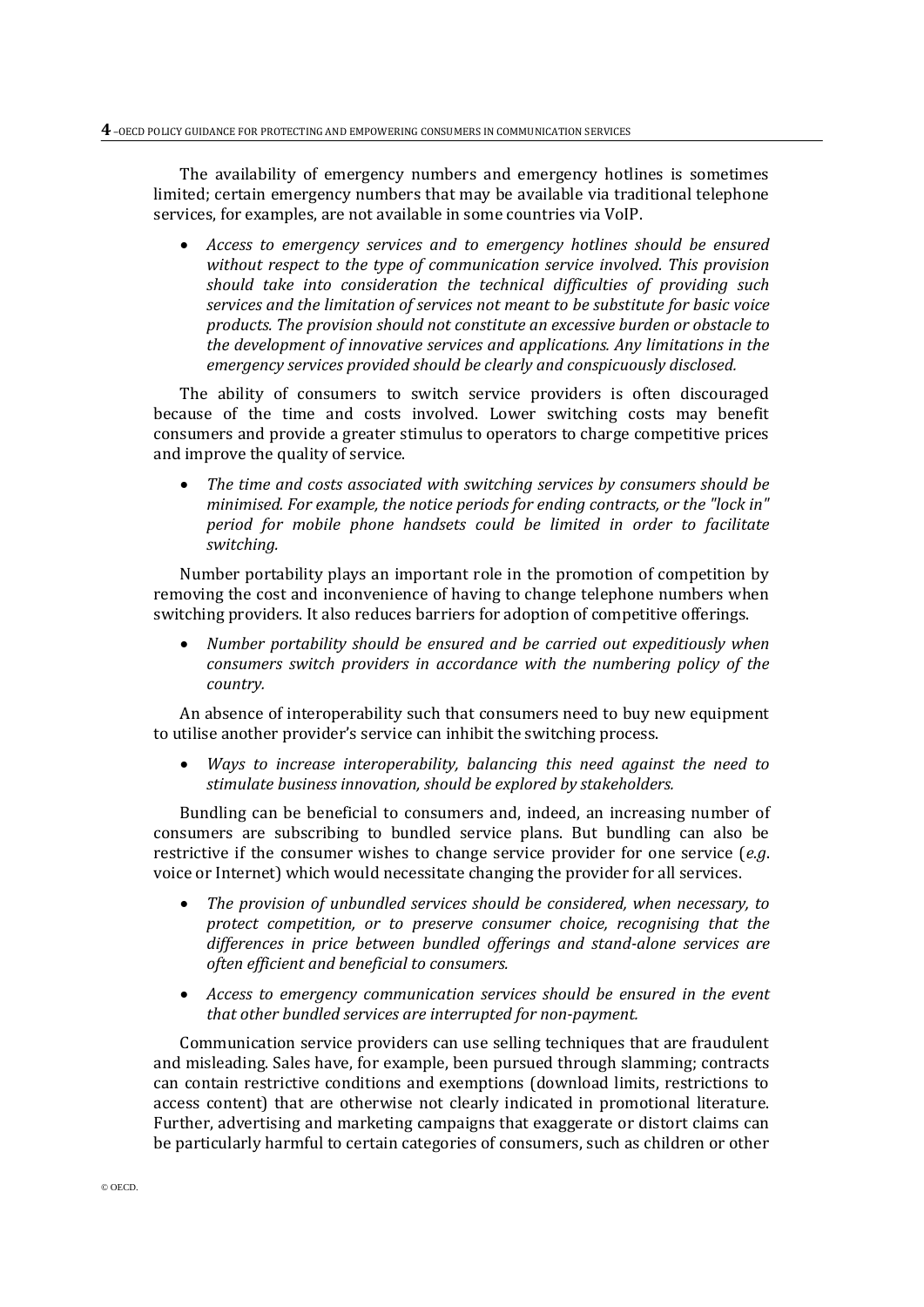disadvantaged or vulnerable consumers who may not have the capability to fully understand the information presented.

Consistent with the 1999 OECD Guidelines for Consumer Protection in the Context of Electronic Commerce and the 2003 OECD Guidelines for protecting Consumers from Fraudulent and Deceptive Commercial Practices Across Borders:

- *Businesses should provide consumers with clear descriptions of the details and costs of contracts.*
- *Businesses should be prohibited from engaging in any practice that is fraudulent or deceptive.*

Consumer contracts are often renewed automatically in a number of OECD countries without the explicit approval of consumers, and sometimes modification of contractual conditions are made without sufficient notice and without informing consumers about their right of withdrawal in such cases.

- *Communication service providers should be encouraged to limit initial contracts, after which a reasonable time period of notice to end the contract should be provided.*
- *The implications for consumers of "opt-in" and "opt-out" default provisions at the time of contract renewal should be further examined by stakeholders.*
- *Consumers should receive adequate notice of any intention to modify contractual conditions and about their right of withdrawal in such cases.*

Despite technological advances, inaccurate billing continues to be a major cause of consumer complaint.

- *The use of self-regulation and industry codes of practice concerning billing is encouraged.*
- *Regulatory monitoring and/or intervention may be required, in appropriate cases, to enforce consumer protections.*

Consumers may be reluctant to take legal action when they have serious disputes with their service provider, either because of the time and expense involved and/or because they find the judicial process intimidating.

- *As provided for in the 2007 OECD Consumer Dispute Resolution and Redress Recommendation, consumers should have access to fair, easy-to-use, timely, effective and inexpensive dispute resolution and redress mechanisms, including, where possible, alternative dispute resolution services.*
- *Establishing independent dispute resolution bodies dealing with communication service issues should be encouraged.*
- *Voluntary consumer representation agencies, whose functions could include assisting consumers with dispute resolution, could be encouraged.*
- *The role of regulators in dispute settlement should be made clear. The functions of regulators need to be well publicised.*

New communication services have also led to increased risks for consumers in terms of privacy and security when using networks and services. Consumers need to